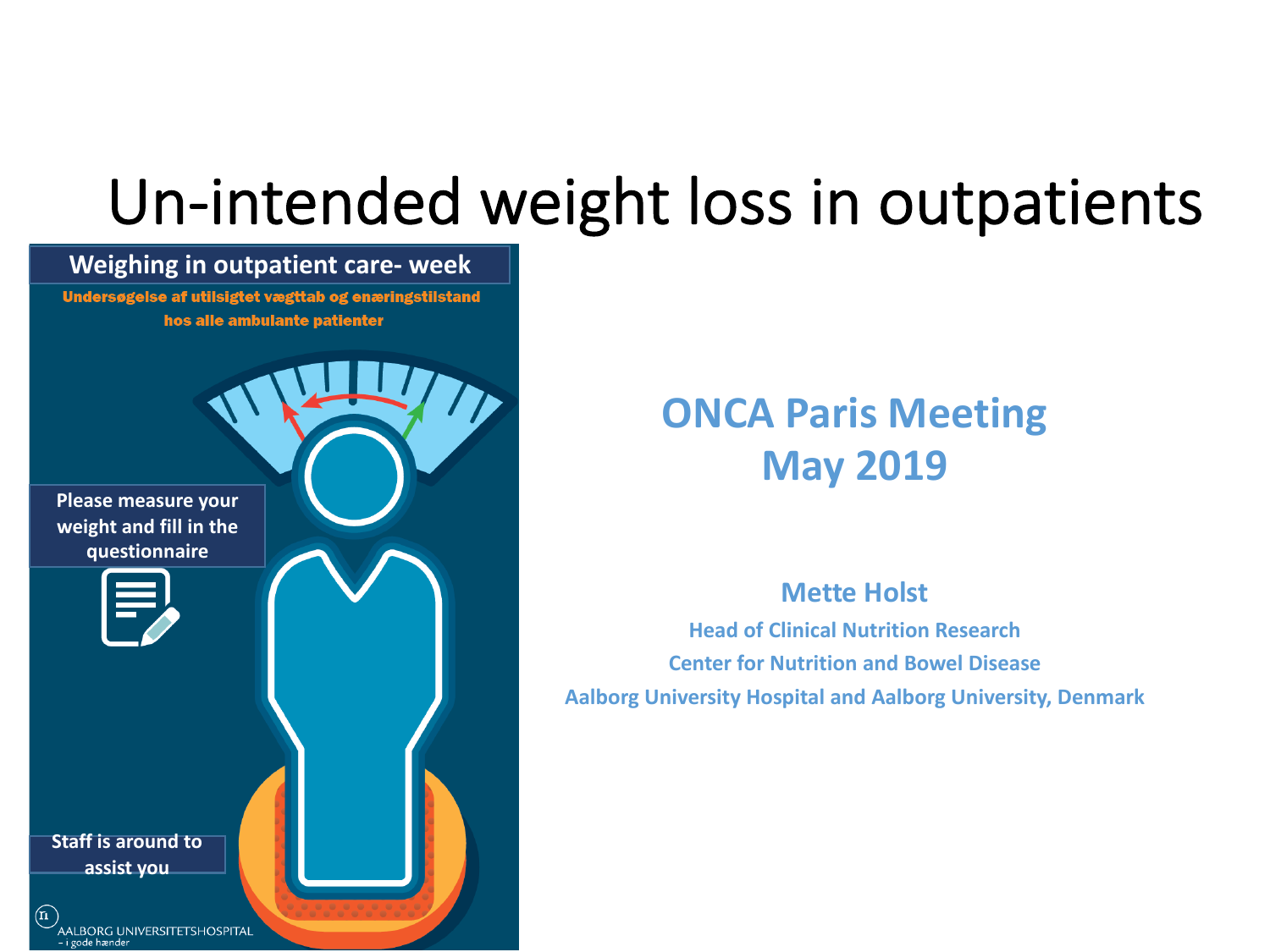## Baggrund

- •National Danish clinical recommendations for DRM only regards patients admitted to hospital
- •No recommendations for nutritional care for Sundhedsstyrelsen hospital outpatients

**VEILEDNING TIL LÆGER.** SYGEPLEJERSKER, SOCIAL-OG SUNDHEDSASSISTENTER. SYGEHJÆLPERE OG **KLINISKE DIÆTISTER** 

Screening og behandling af patienter i ernæringsmæssig risiko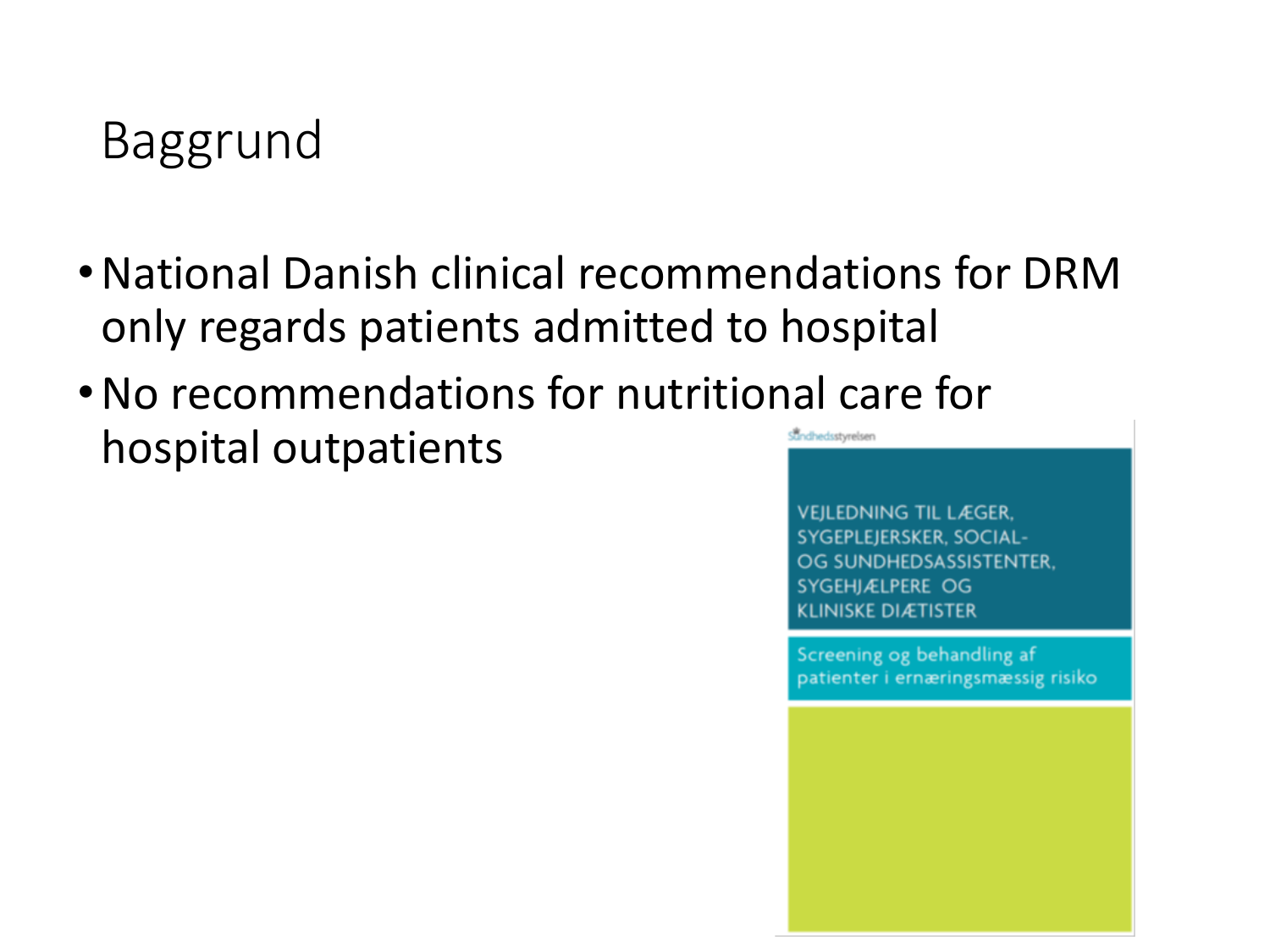## Tendency towards increased outpatient treatments



Skadestuebesøg Indgår Ikke. Note: Kilde: ECO Nøgletal.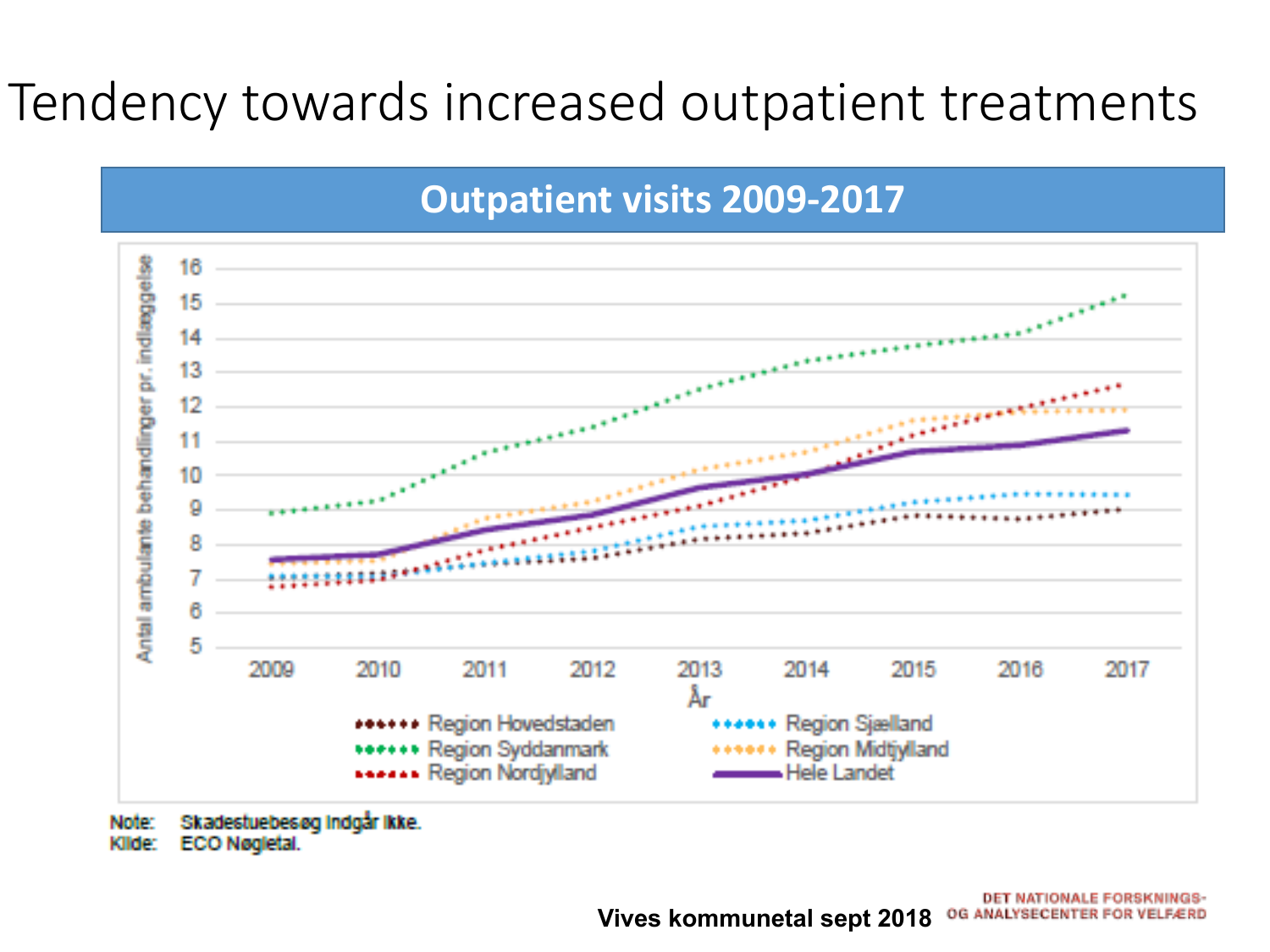### Andres studier

• Of very few studies, a study from UK in 2012 at a gastroenterology clinic found 21.3% of the 160 outpatients at risk of malnutrition.

McGurk P, Jackson JM, Elia M. Nutrition. 2013 Apr; 29

• A study on outpatient cancer patients found 17% malnourished with PG-SGA and 37.2% in e-risk with MUST in Australia.

Abbot J et al. Support Care Cancer (2014)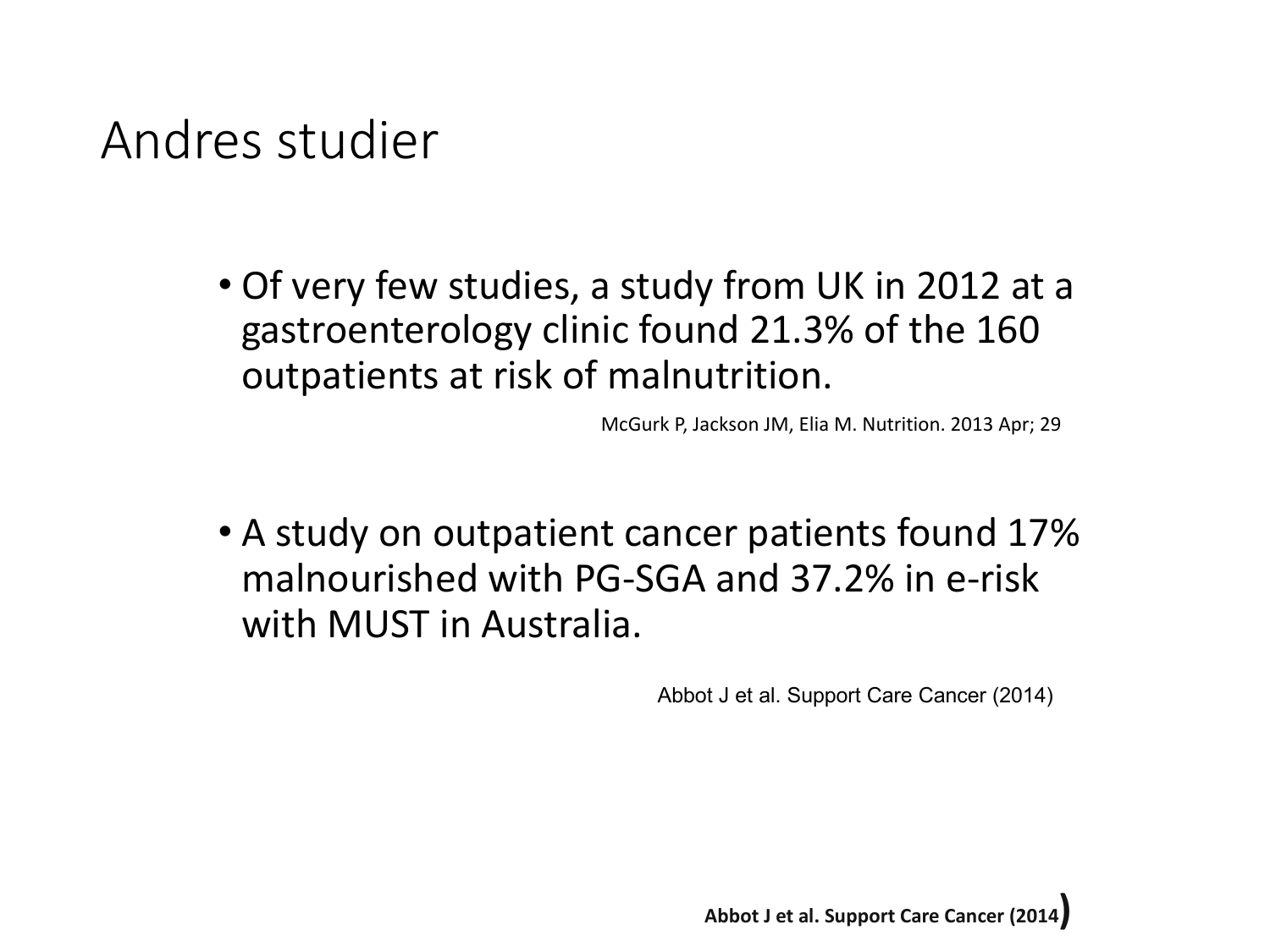### Aim:

To investigate the proportion of outpatient patients at nutritional risk measured by "unintentional weight loss" and "eaten less within the past week".

Is there a need for a clinical strategy and efforts for nutritional risk in some or all outpatient clinics?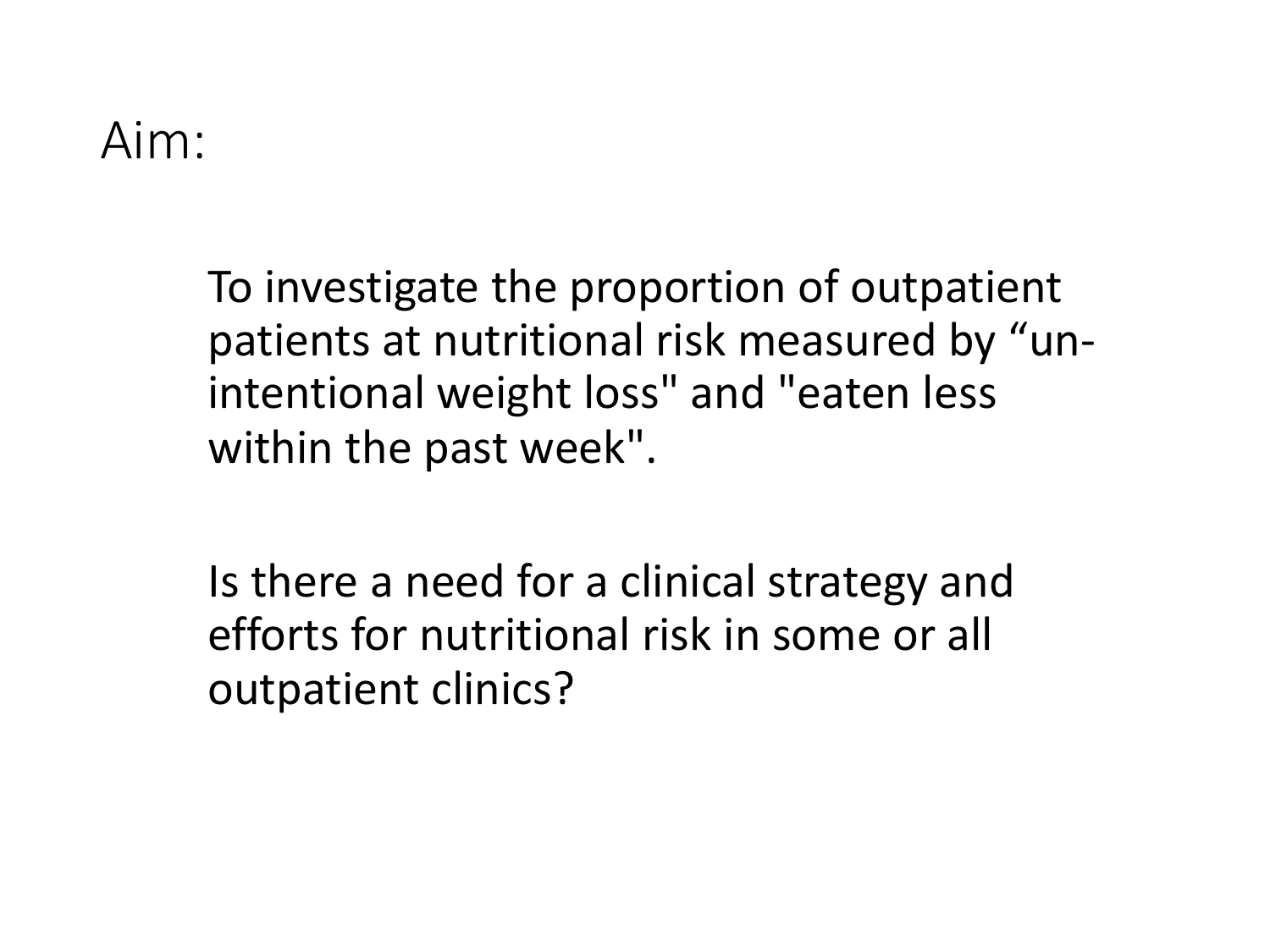## Metods: Cross-sectional study for one week in each of five outpatient clinics in September / October 2018

| <b>Uge 37</b>                                                    | 38                       |             | 39                        |  |
|------------------------------------------------------------------|--------------------------|-------------|---------------------------|--|
| Gastroenterology<br>Infectious medicine<br><b>Gastro Surgery</b> |                          |             |                           |  |
|                                                                  | <b>Gastro surgery II</b> |             |                           |  |
|                                                                  |                          |             | <b>Pulmonary medicine</b> |  |
|                                                                  |                          | Haematology |                           |  |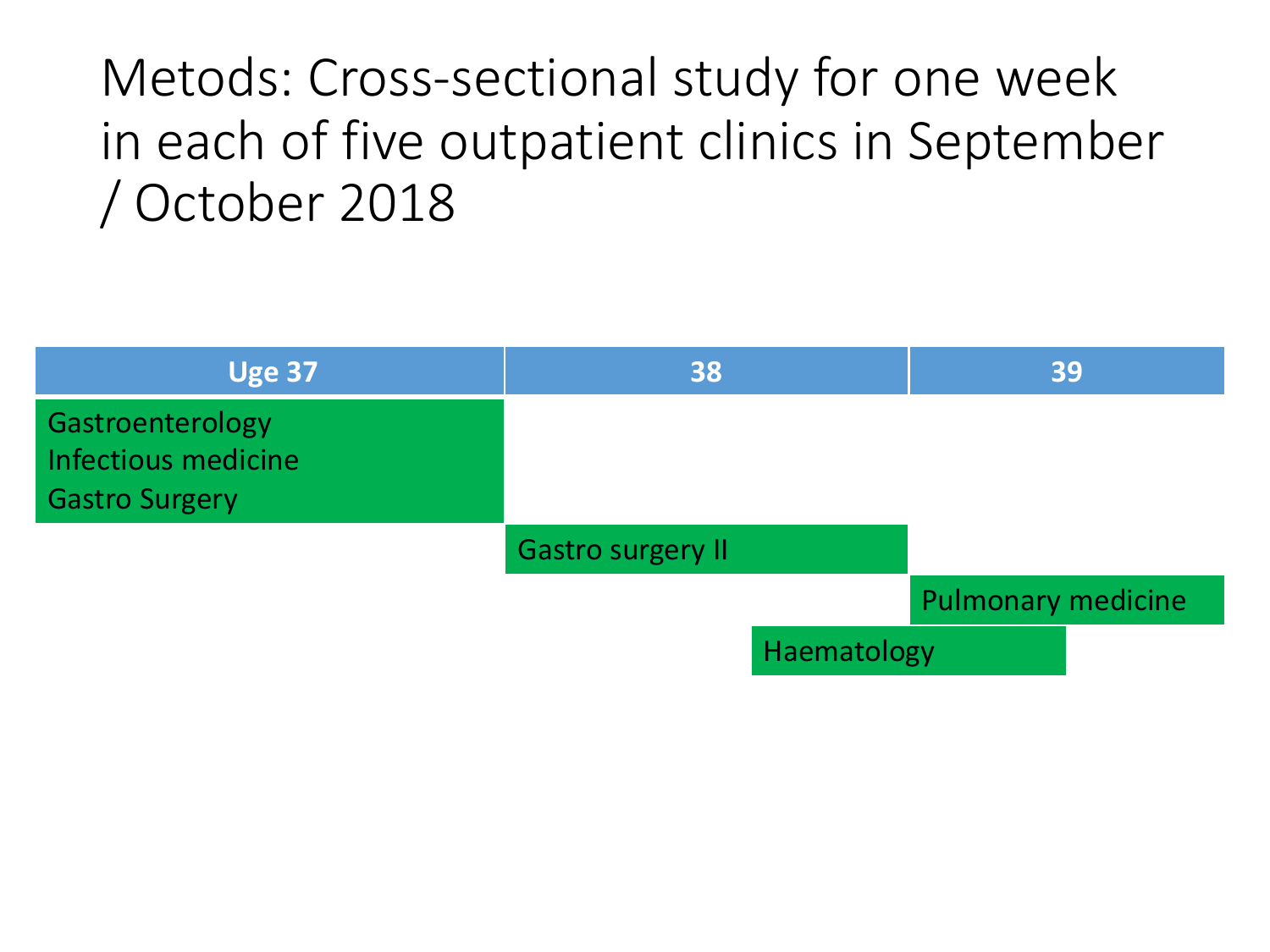### Questionnaire

- Demographics: Gender, age, weight height
- Reason for visiting the outpatient clinic
- Un-intended weight loss within 3 months
- Eaten less within 1 week?
- Reasons for reduced dietary intake (NIS)
- Spoken to professionals about weight loss?
- Weight loss but voluntary

#### På vægten i ambulatoriet uge

#### Kære Patient i Ambulatoriet på Nordjyske Hospitaler

I denne uge ønsker vi at undersøge, om der er behov for en indsats i forhold til utilsigtet vægttab hos ambulante patienter i Region Nordjylland. Undersøgelsen udgår fra Ernæringsudvalget ved Aalborg Universitetshospital.

Vi hâber, du vil være behjælpelig med at svare på nedenstående anonyme spørgsmål. Det er naturligvis helt frivilligt.

Efter du har udfyldt skemaet, bedes du aflevere skemaet i kassen i receptionen. Du vender siden med dine svar nedad. Du kan få hjælp af den frivillige i afsnittet, som også kan hjælpe med vejning.

#### Spørgsmål til dig:

 $2<sup>1</sup>$ Alder Vægt i dag: \_\_\_\_\_\_ kg. Højde: \_\_\_\_\_\_\_\_\_\_\_\_\_cm.

#### Årsag til møde i ambulatoriet i dag (sæt kryds):

| Undersøgelse         | Behandling $\square$ | Ambulant kontrol $\Box$     |
|----------------------|----------------------|-----------------------------|
| Svar på undersøgelse |                      | Udredning for sygdom $\Box$ |

#### Spørgsmål om vægttab og ernæring:

|                |            | Har du haft et ikke planlagt vægttab indenfor de seneste 3 måneder? |
|----------------|------------|---------------------------------------------------------------------|
| $\overline{a}$ | Nej $\Box$ | Hvis ja, hvor mange kilo har du tabt dig? _______ kg.               |
|                |            |                                                                     |

5. Har du spist mindre end du plejer indenfor den sidste uge? Ja  $\square$  $Nej$   $\Box$ 

#### Hvis ja til et af ovenstående spørgsmål, bedes du sætte kryds ved de af nedenstående faktorer, som er relevant for dig, og som kan have medvirket til at du har spist mindre.

| - 6. | Kvalme $\Box$ | $S$ merter $\Box$                              | <b>Bekymringer</b> | Synkeproblemer $\Box$                          | $Ingen$ appetit $\Box$ |
|------|---------------|------------------------------------------------|--------------------|------------------------------------------------|------------------------|
|      | Andet:        | $\log$ har manglet hjælp til madlavning $\Box$ |                    | $\log$ har ikke lyst til at spise alene $\Box$ |                        |

8. Har du talt med nogen fagprofessionelle om vægttabet? Hvis ja, jeg har talt med:

| Egen læge $\Box$                       | Diaetist $\Box$ | $L$ æge i ambulatoriet $\Box$           |
|----------------------------------------|-----------------|-----------------------------------------|
| $S$ ygeplejerske i ambulatoriet $\Box$ |                 | Nej, jeg har ikke talt med nogen $\Box$ |
|                                        |                 |                                         |

9. Ja, jeg har tabt mig, men det er med vilje (sæt kryds hvis dette er aktuelt for dig)  $\Box$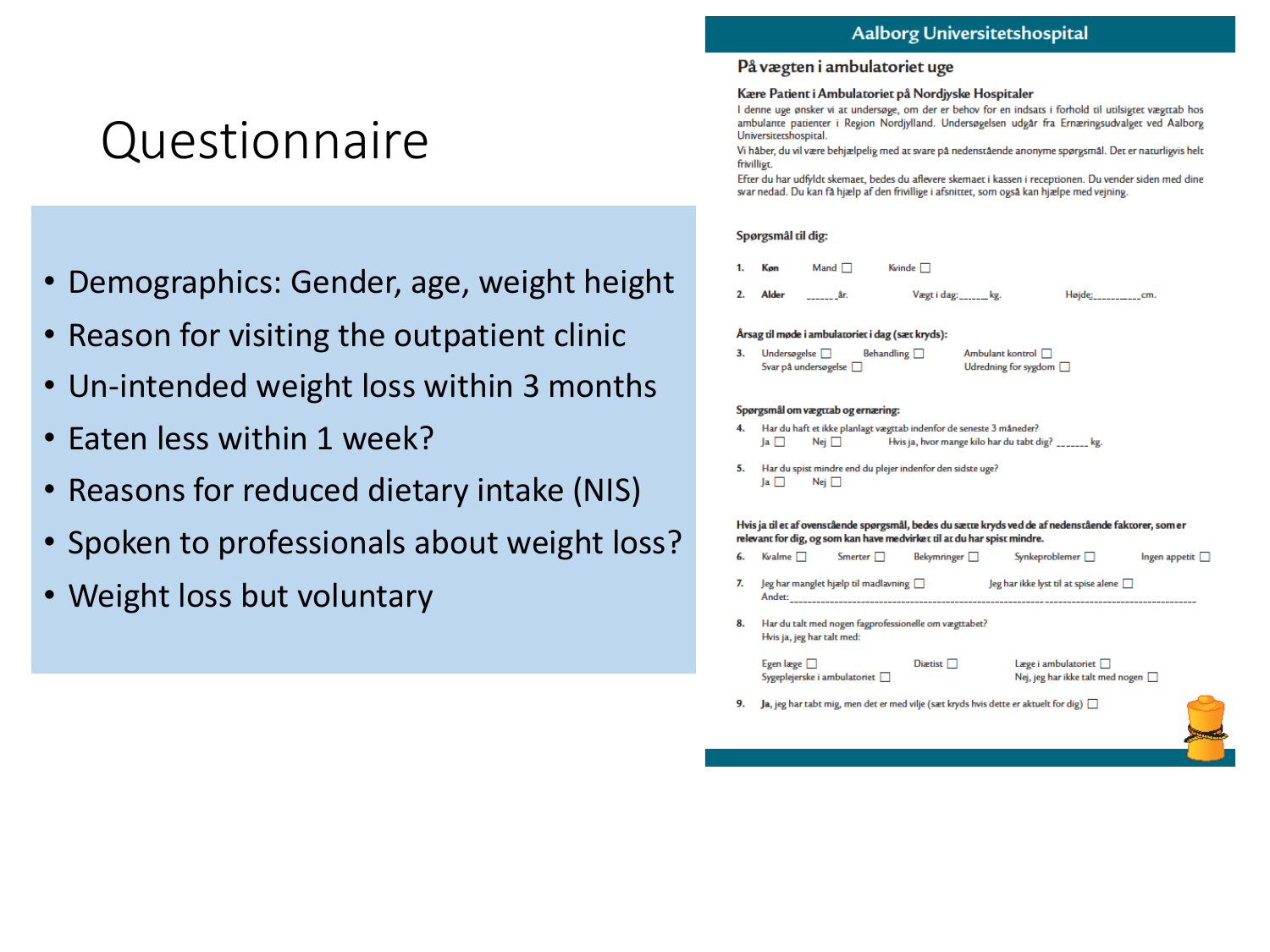### Results

| <b>Clinic</b>             | $N=$ |
|---------------------------|------|
| Gastroenterology          | 170  |
| Infektious medicine       | 24   |
| <b>Gastro Surgery</b>     | 176  |
| Haematology               | 219  |
| <b>Pulmonary medicine</b> | 124  |
| $\Delta$ ll               | 713  |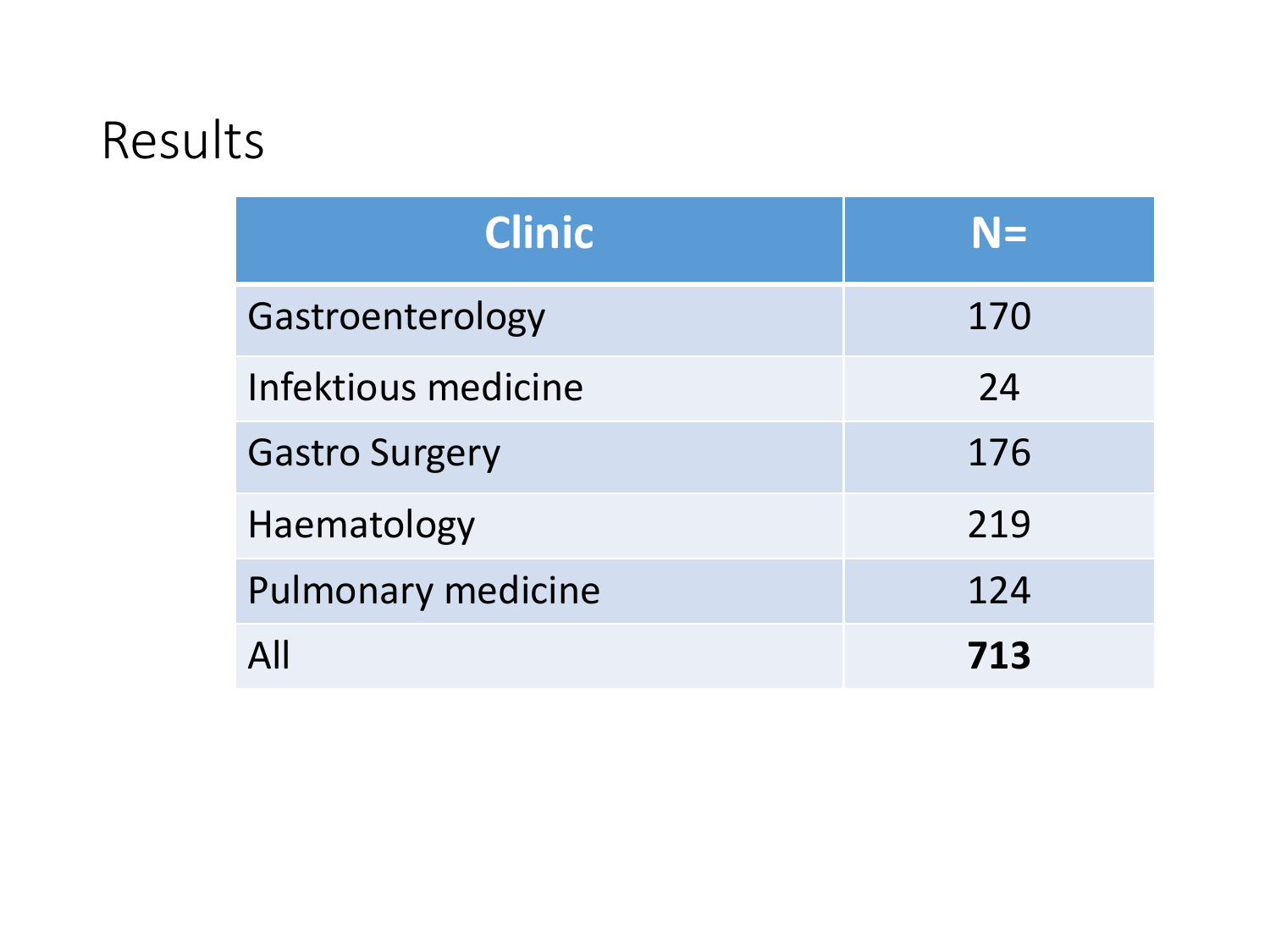### Results

| <b>Variabel</b>                | <b>Mean (SD) eller anført</b> |
|--------------------------------|-------------------------------|
| Gender (M) %                   | 52                            |
| <b>BMI</b>                     | 26.14(6)                      |
| Age                            | 59.8 (17.3)                   |
| Un-intended weight loss, Yes % | 25.6                          |
| Un-intended weight loss, Kg    | 7.5(5.6)                      |
| Eaten Less< One week, Yes %    | 21                            |
| Intended weight loss%          | 7.4                           |

Nutrition impact symptoms: Pain and loss of appetite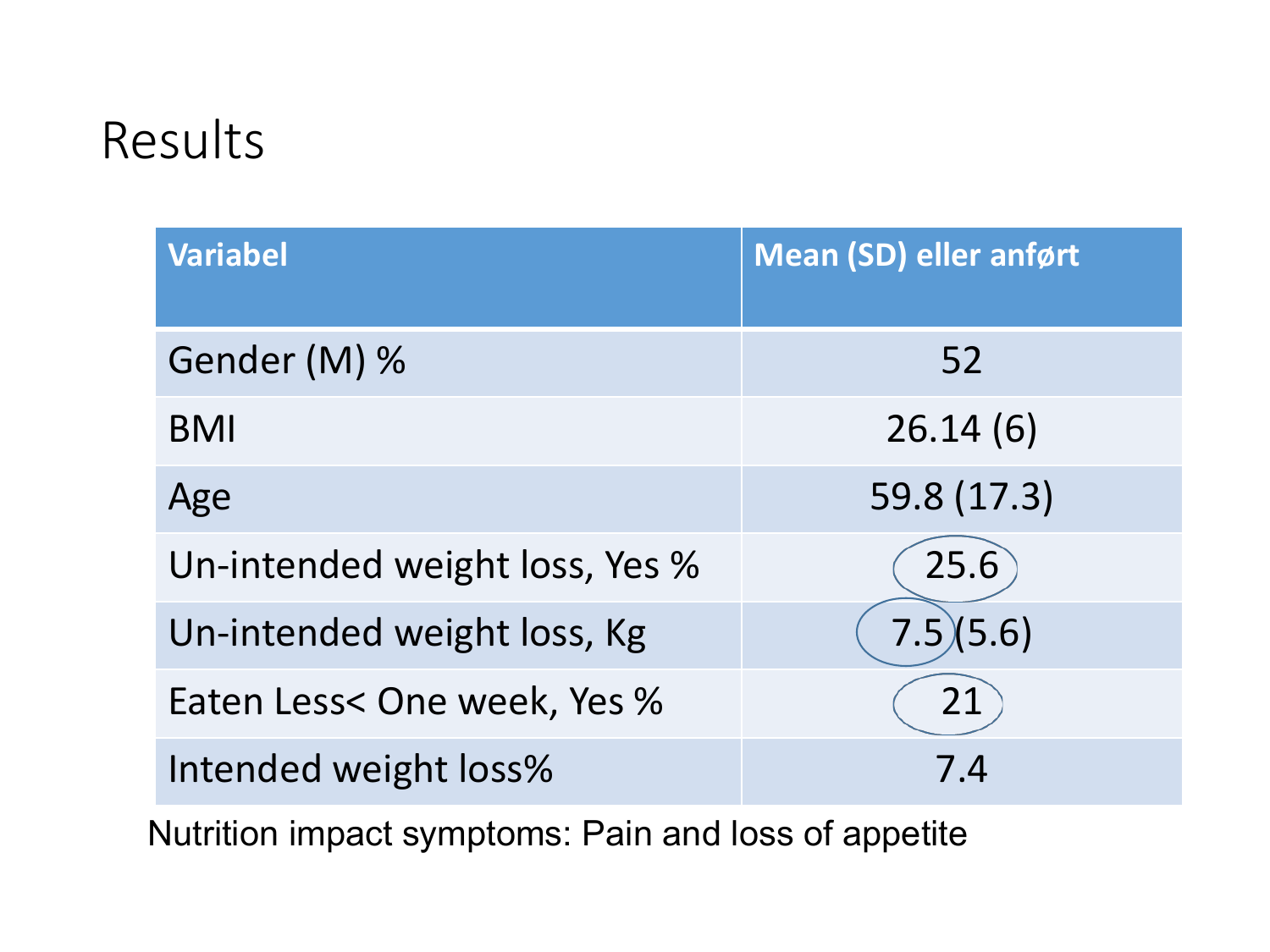## Effectmodifications

| <b>UWL</b>                                                                  | <b>Eaten Less</b>                                                                      |
|-----------------------------------------------------------------------------|----------------------------------------------------------------------------------------|
| Reason for visit: Investigation<br>or cause of diagnostic<br>investigations | Female                                                                                 |
| Age over 80 years                                                           | Age over 80 years                                                                      |
| <b>BMI less than 18.5</b>                                                   | <b>BMI</b> less than 18.5                                                              |
|                                                                             | <b>Clinics: Gastroenterology</b><br><b>Gastro Surgery</b><br><b>Pulmonary medicine</b> |
| Common: Age over 80 years<br><b>BMI</b> less than 18.5                      |                                                                                        |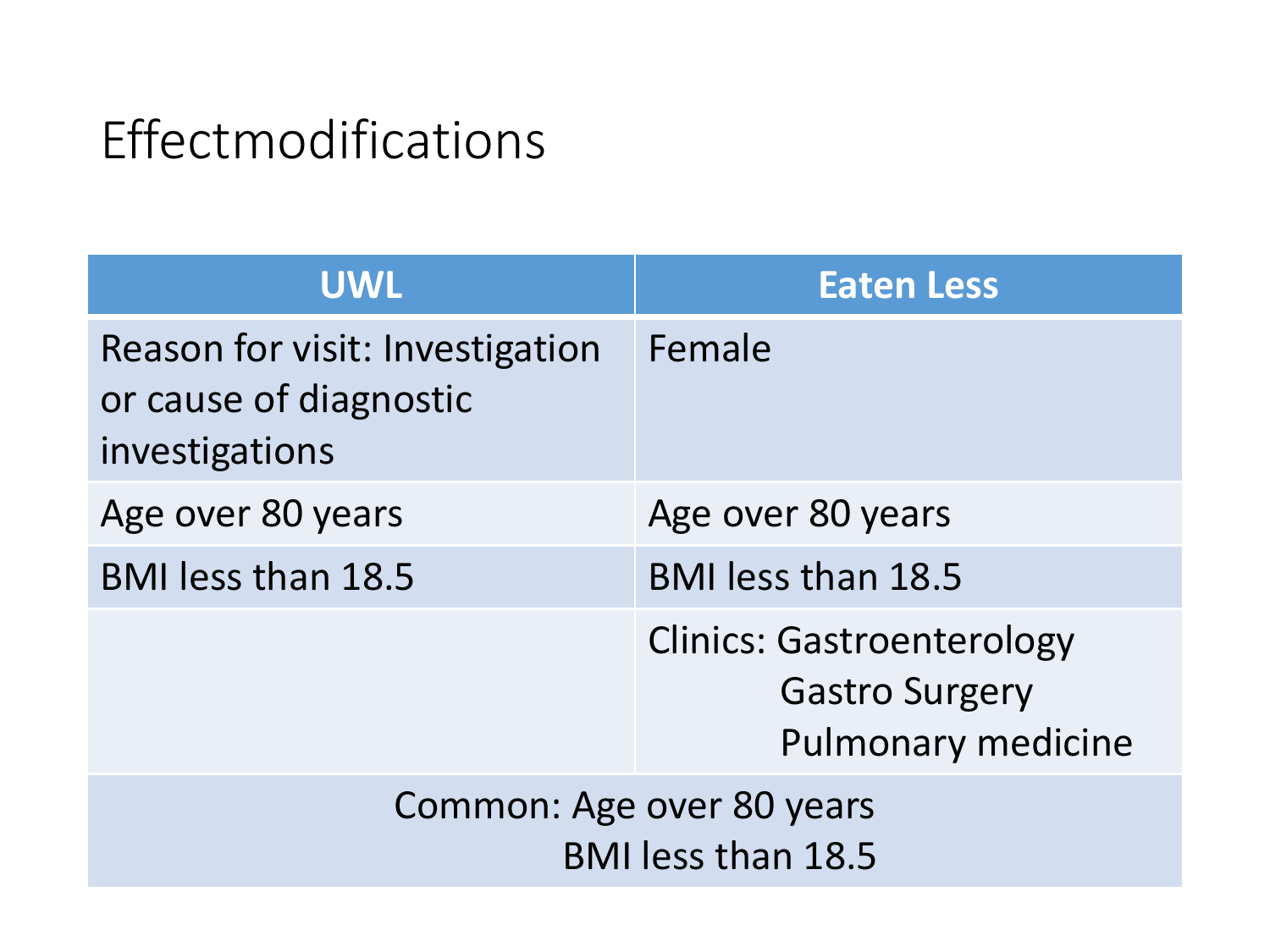### In conclusion

- One quarter of the outpatients experienced UWL and RDI
- A mean UWL of 7.5 Kg, may have a significant negative impact on clinical outcome.
- Follow-Up Studies are needed to further investigate UWL as a sole marker for DRM, the impact on clinical outcome and of nutritional intervention in outpatients.

Suggestions for clinical practice

- Ask patients visiting for a course of diagnostic investigations for unintentional weight loss
- Pay special attention to weight loss especially in age above 80 and those with low BMI
- Consider annual weight check in those visiting for treatment and follow-up
- Voluntary weight loss may need attention in larger surgery